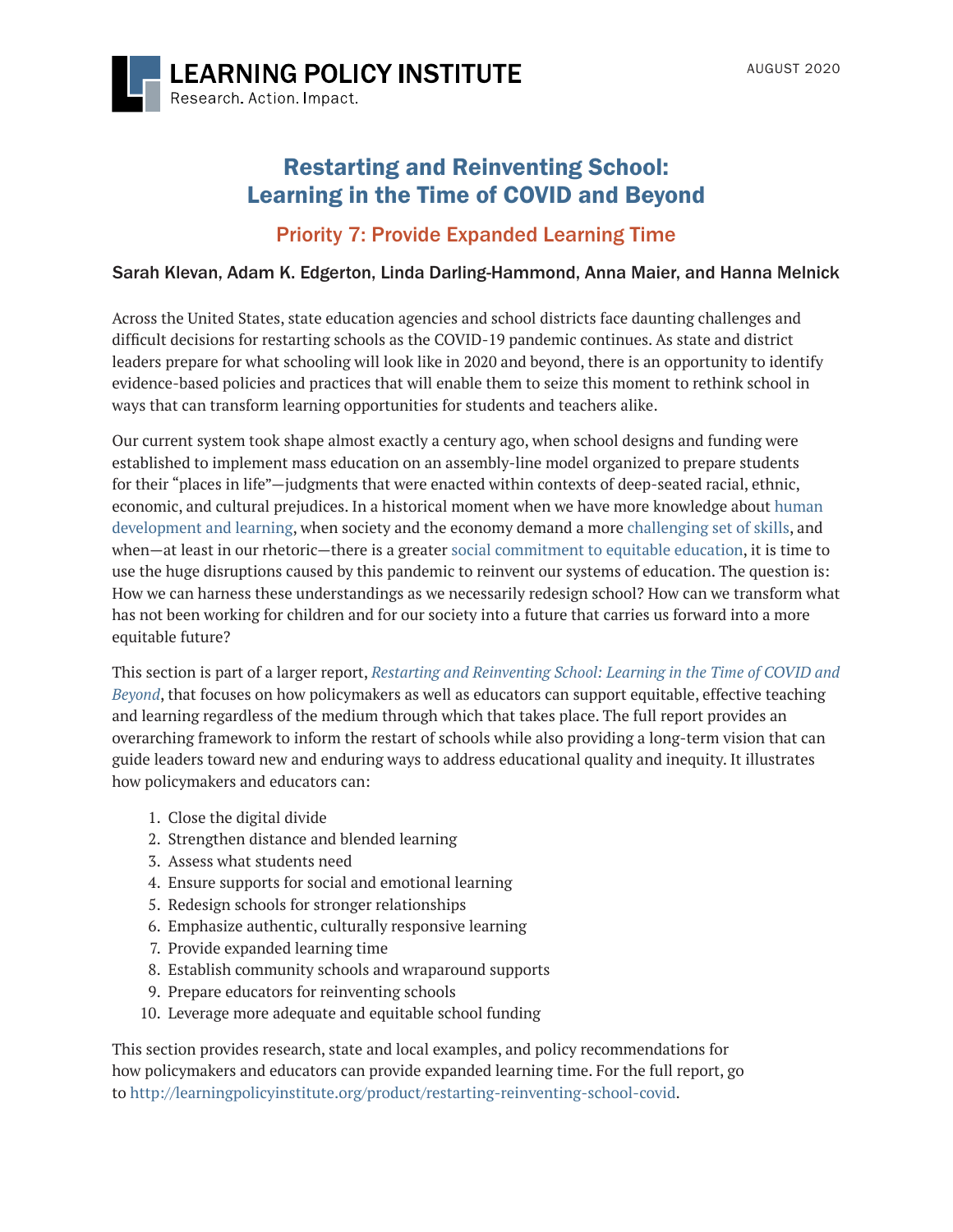# Priority 7: Provide Expanded Learning Time

Since schools closed nationwide in March, students have had uneven access to distance learning. [A](https://www.crpe.org/thelens/too-many-schools-leave-learning-chance-during-pandemic)  [June 2020 survey of nearly 500 nationally representative districts f](https://www.crpe.org/thelens/too-many-schools-leave-learning-chance-during-pandemic)ound that, while 85% delivered some kind of materials to students, only one third required teachers to provide remote instruction in which they engaged and interacted with all of their students around the curriculum content (e.g., through online lessons, recorded lectures, or one-on-one support via phone or computer). These expectations were greatly disparate between affluent and lower-wealth communities, as well as between urban and rural districts. Some districts in which students lacked consistent internet access simply sent packets of worksheets home.

The lost opportunities for school-year instruction were compounded by the lack of summer and after-school enrichment opportunities, particularly for students from low-income or immigrant families. Those who traditionally have had the fewest educational opportunities have received even less support over the past several months.

The unequal access to learning during the pandemic further exacerbates the vast differences between learning opportunities that students from lower-income and upper-income families are routinely exposed to during out-of-school hours. Research suggests that students from middle- and upper-income families typically spend 6,000 more hours in educational activities than students in low-income families by the time they reach 6th grade.<sup>1</sup>

These opportunity gaps translate to substantial differences in academic achievement. Research estimates that the cumulative summer learning gap over multiple years accounts for more than half of the 9th-grade achievement difference between students from lower-income families and their more affluent peers, which in turn contributes to whether or not students enter college-track high school programs and meet college-going requirements.<sup>2</sup> The U.S. public education system's 6-hour day and 180-day year cannot, on its own, offset the gap in out-of-school learning opportunities between students from more and less affluent families.

With 55 million students out of school and receiving highly disparate education due to the COVID-19 pandemic, the effects of lost learning time will be widely felt. A [McKinsey report](https://www.mckinsey.com/industries/public-sector/our-insights/covid-19-and-student-learning-in-the-united-states-the-hurt-could-last-a-lifetime) suggests that these negative effects could last a lifetime and disproportionately impact Black and Latino/a students from low-income families. Expanded learning time (ELT) is a means by which to recover lost learning opportunities, whether in person or online.

## What Students Need

As a number of back-to-school frameworks have argued,<sup>3</sup> a critical approach to restarting and reinventing schooling will be to provide expanded learning time and opportunities for all students, with special attention paid to students with special education needs and those who are English learners. ELT takes place before and after the typical school day and over summer vacation and other scheduled breaks and is one of the [four pillars](https://learningpolicyinstitute.org/product/community-schools-playbook) of a comprehensive community school strategy.<sup>4</sup> (See "Priority 8: Establish Community Schools and Wraparound Supports.") While many schools offer after-school programs and weekend enrichment opportunities, these opportunities do not necessarily constitute ELT. Quality ELT is not just an add-on program, field trip, or enrichment opportunity; it complements the learning that takes place during the typical school day in ways that support essential curricular standards and the learning activities developed to achieve those standards.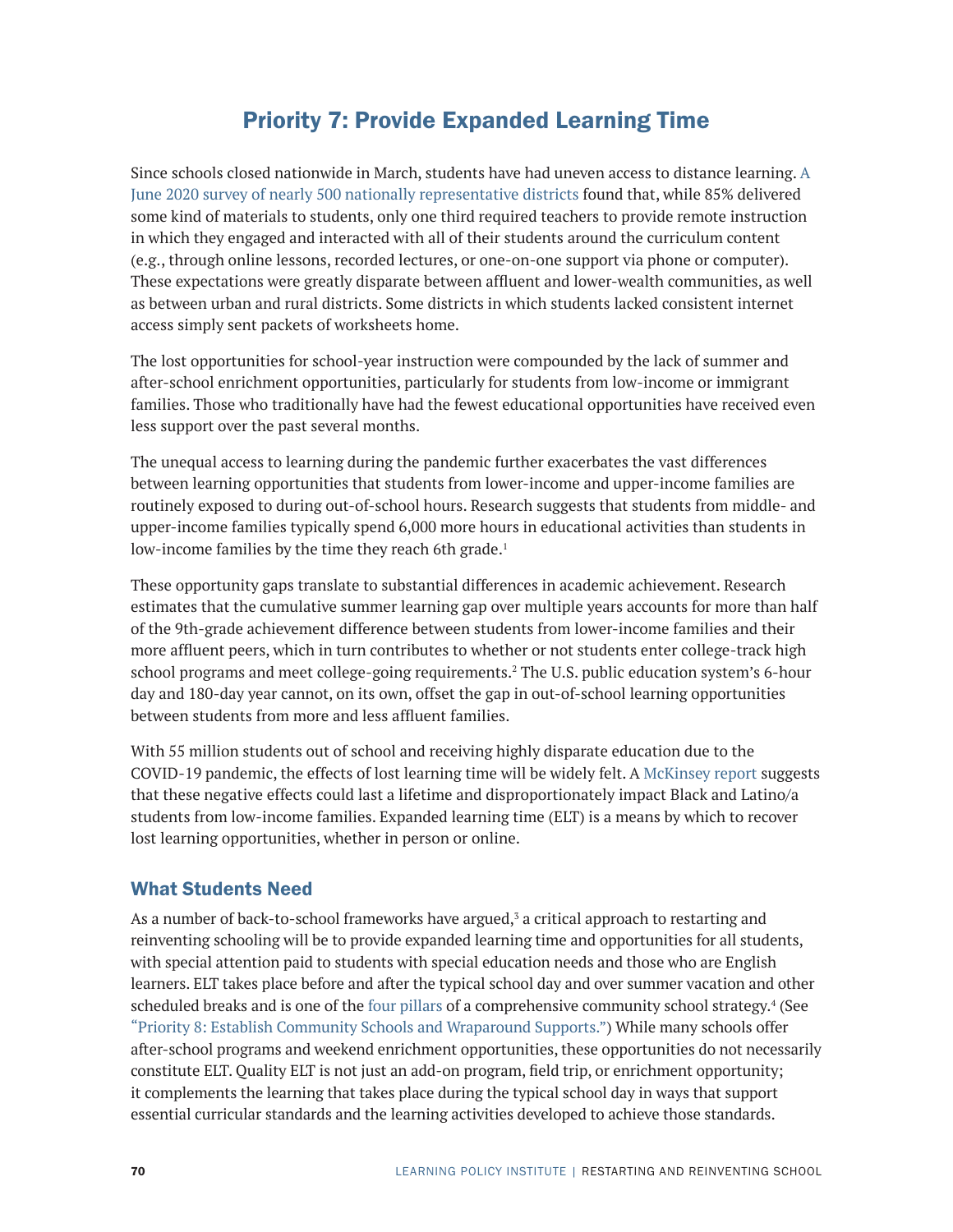The impact of ELT has been studied by researchers and program evaluators for decades, and an extensive body of research indicates that additional high-quality learning time leads to positive achievement and engagement outcomes for students. For example, a meta-analysis of 15 empirical studies selected for their methodological rigor found that 14 of the studies of extended days and/ or years demonstrated positive achievement outcomes for students.<sup>5</sup> Additional research reviews point to similar findings, often emphasizing that ELT is especially beneficial for students from low-income families, students of color, and students who are academically behind.<sup>6</sup>

In the current context, ELT will be particularly important for English learners. For many of these students, these months away from school have meant a lack of exposure to English and adequate online instruction. As a consequence, many will need additional learning time[—above and beyond](https://eric.ed.gov/?id=ED581269) that provided for other students. Students who are English learners will benefit from targeted language instruction (preferably in both English and their primary language) to catch up, as well as regular opportunities to be mixed with other students. In many cases, they will also need social and emotional supports due to the stress they have experienced given recent Administration efforts [to](https://www.urban.org/sites/default/files/alfresco/publication-exhibits/2000405/2000405-Implications-of-Immigration-Enforcement-Activities-for-the-Well-Being-of-Children-in-Immigrant-Families.pdf)  [break up families and deport](https://www.urban.org/sites/default/files/alfresco/publication-exhibits/2000405/2000405-Implications-of-Immigration-Enforcement-Activities-for-the-Well-Being-of-Children-in-Immigrant-Families.pdf) parents.

A research synthesis from the [Wallace Foundation](https://www.wallacefoundation.org/knowledge-center/Documents/The-Value-of-Out-of-School-Time-Programs.pdf) notes that quality out-of-school programs that produce positive effects on outcomes offer targeted instruction focused on particular academic and/or social and emotional skills; create a warm, positive climate; enable consistent and frequent participation; and employ a stable group of trained, dedicated instructors who work effectively with youth. Given the strong evidence base that links well-designed additional learning time to positive student outcomes, it is encouraging to see that ELT appears in the majority of state plans for reopening schools that have been developed thus far.

Another form of extended learning is preschool education. Investments in early childhood programs, such as Head Start, lead to substantial gains in attainment and earnings, $7$  and those investments could be greatly expanded to reach more eligible children. But high-quality preschool is not available to many eligible students both because of inadequate public funding and because many programs run for only 3–4 hours each day, making them inaccessible to many children from working families. Partday programs, furthermore, are less effective than school-day programs in boosting child outcomes.

## What Policymakers and Educators Can Do

Now, more than ever, policymakers will determine the extent to which out-of-school time exacerbates or mitigates inequitable educational outcomes for students. COVID-19 has further illuminated what we have long known: Our current school schedule cannot meet the needs of many students. Innovations made now will have lasting benefits, as school closures are likely to become more common, not only due to public health emergencies, but also due to increasingly common climate crises.8

Now, more than ever, policymakers will determine the extent to which out-of-school time exacerbates or mitigates inequitable educational outcomes for students.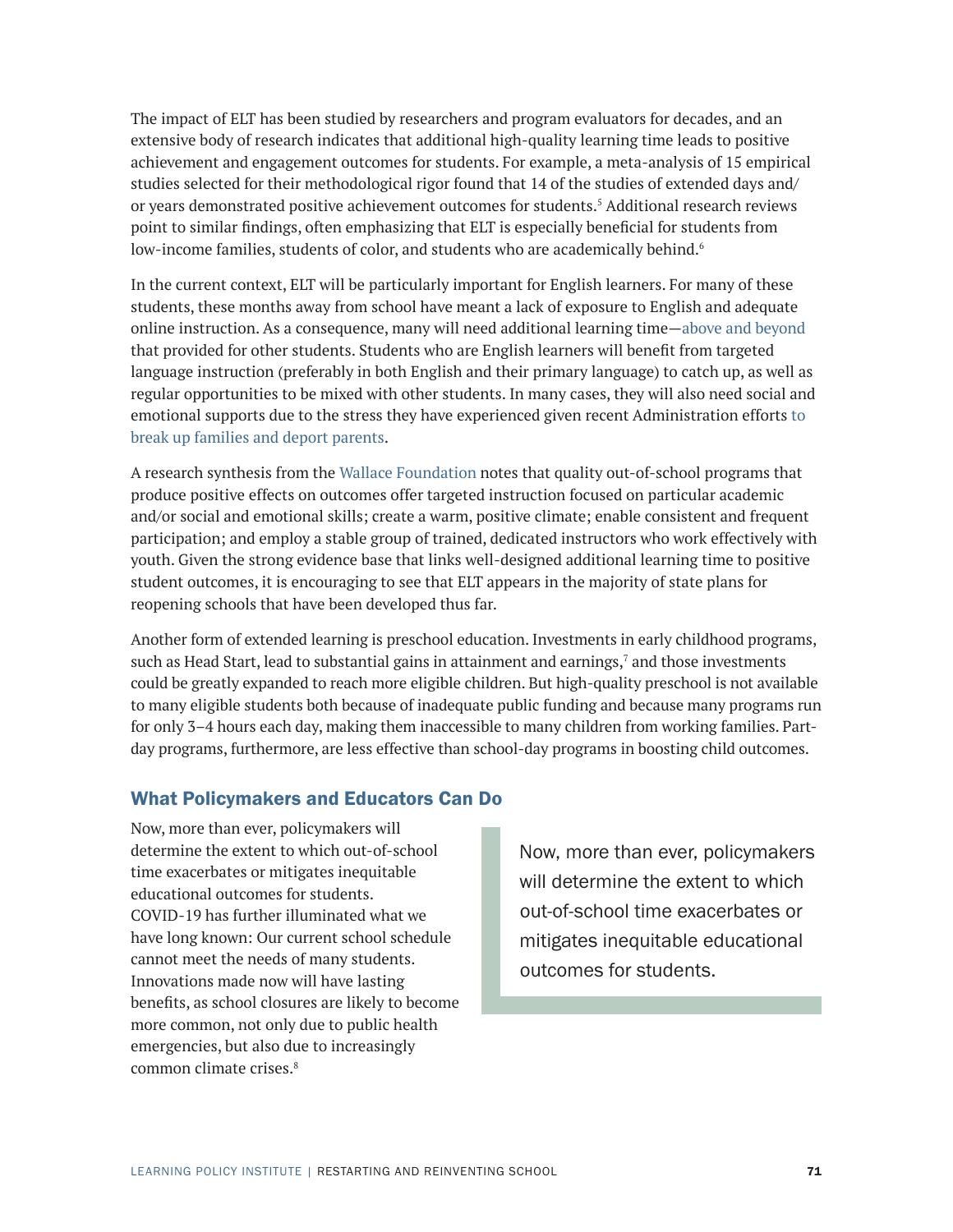In the short term, state and local education leaders can provide opportunities to help make up for learning time lost to the COVID-19 pandemic with resources focused on students who have been most impacted by school closures. In the long term, policymakers also have an opportunity to promote ELT in order to alleviate the out-of-school time opportunity gap by providing highquality, meaningful learning opportunities for all students. These opportunities should focus on acceleration rather than remediation, building on students' strengths rather than adopting a deficit-based approach.

### Infuse high-quality tutoring within and beyond the school day

As one team of researchers noted in explaining the rationale for investing in tutoring:

Students who fall behind grade-level material tend to stay behind. When these students miss developing crucial foundational skills, they can have major difficulties in subsequent learning tasks, which worsens the gap between them and their gradelevel peers as they move from one grade to the next. This persistent mismatch between the learning needs of students and what classroom instruction delivers can seriously undermine students' chances of success in the workforce and beyond.<sup>9</sup>

There is a well-established literature on the positive effects of tutoring, which can produce large gains even when conducted virtually.10 When students return in the fall, whether in-person, online, or in some hybrid form, many will need individualized attention to support learning gains. Effective

tutoring is accomplished not by a cadre of ever-changing, untrained volunteers, but by a focused group of trained individuals working consistently with individuals or small groups of students. In particular, research supports [high-dosage tutoring](https://www.brookings.edu/blog/brown-center-chalkboard/2020/05/21/getting-tutoring-right-to-reduce-covid-19-learning-loss/) in which [tutors](https://www.nber.org/papers/w22130) work consistently every day for full class sessions (during or after school) with students one-to-one or in very small groups, often accomplishing large gains in relatively short periods of time.

Effective tutoring is accomplished not by a cadre of ever-changing, untrained volunteers, but by a focused group of trained individuals working consistently with individuals or small groups of students.

These may be specially trained teachers, as in programs such as [Reading Recovery](https://readingrecovery.org/) that use a set of well-defined methods one-on-one or in small groups and have been found to have strong positive effects on reading gains for struggling readers, $<sup>11</sup>$  including students with special education needs</sup> and English learners.12 They may also be recent college graduates, including AmeriCorps volunteers, who receive training to work with students, as in the Boston MATCH Education program, replicated by SAGA Education in Chicago. In daily 50-minute sessions added to their regular math classes, two students working with a tutor gained an additional 1 to 2 years of math proficiency by focusing on the specific areas they needed to master while also preparing for their standard class. Tutors in programs such as these have the advantage of a well-developed curriculum with frequent formative assessments to gauge and guide where support is needed.<sup>13</sup>

Although districts often think of tutoring as too expensive to undertake as a strategy for helping students master missed skills, because of the fact that it can be structured to be conducted by crossage peers, volunteers, paraprofessionals, or trained teachers—and because of the size and speed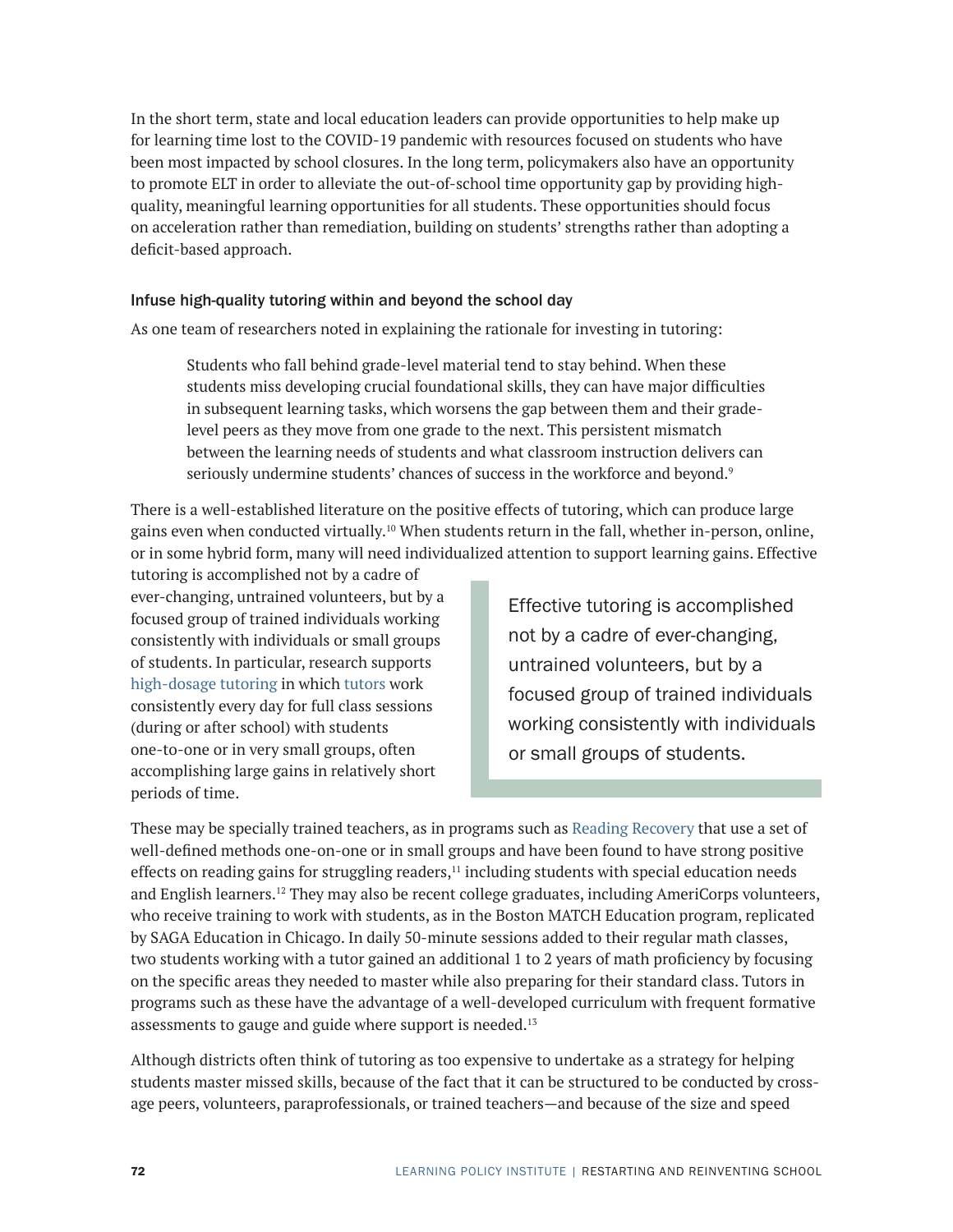of the gains students can make—economists find that tutoring is one of the more cost-effective strategies to promote accelerated student learning.14 In light of this powerful evidence, the United Kingdom is now investing [more than a billion dollars](https://www.bbc.com/news/education-53100881) for tutoring to help all students catch up on what they missed during the spring.

Tutoring is also a powerful tool for ensuring that every child has an adult in school whom they can trust. Lawrence, MA, was one of the lowest-performing districts in the state prior to a state-led turnaround. Extended learning time was an important part of the district's success in raising achievement. The district partnered with MATCH Education to offer intensive mathematics tutoring during or after school to pairs of the 9th- and 10th-grade students attending two of the district's lowest-performing high schools. In addition, expert teachers were recruited and paid to offer "Acceleration Academies" over weeklong vacation breaks. These provided struggling students with targeted, small-group instruction in a single subject.15

#### Expand high-quality after-school programs

Extended learning time and opportunities, used well, can accelerate learning and reduce the learning opportunity gap between what students from low-income families and their peers from middle- and upper-income families experience during out-of-school hours.

Additional time will not in and of itself promote positive student outcomes; **additional learning time must be high quality and meaningful in order to move the needle on student achievement and engagement.**16 Among the things that can make out-of-school programs more meaningful are connections to the work students are doing in school and culturally relevant strategies that make learning engaging and allow students to explore ideas deeply.

A strong example of this type of collaboration exists in Oakland Unified School District's community schools, where ELT is a core model of their full-service community schools approach. Schools in Oakland, CA, use a number of different strategies to increase collaboration, such as including partner staff in monthly faculty meetings and providing regular opportunities for ELT staff to meet with teachers to learn about current curricular goals and units. In some Oakland schools, ELT staff are further integrated into the regular school day; they provide extra assistance to teachers by mentoring students and conducting pullout sessions for small-group instruction. A study of the implementation of the community schools approach in Oakland highlighted one school in which ELT staff and regular teaching staff worked so closely together that the principal no longer referred to ELT as "after-school programming." In this school, where nearly all of the 6th- and 7th-grade students stay after the traditional school day to participate in coding classes, dance classes, and STEM, the after-school program is referred to as the 8th and 9th periods, indicating an incorporation of ELT into the regular school schedule. In this way, the close collaboration among all adults who work with students allows for a seamless integration of all student learning opportunities.<sup>17</sup>

Similarly, an extended school-day program offered by [Meriden Public Schools District](https://www.edutopia.org/article/innovating-through-district-union-collaboration-mark-benigni) in Connecticut integrated expanded learning time with traditional instruction. In 2012, the superintendent and the local teachers union in Meriden, CT, partnered with the YMCA and the Boys & Girls Club to add 100 minutes per day (roughly equivalent to 40 additional school days) of personalized learning time at three low-performing schools. The three participating schools [reengineered their schedules](http://www.communityschools.org/assets/1/AssetManager/Meriden%20Public%20Schools_%20Redesigning%20the%20School%20Day%20with%20Community%20Partners%20in%20Mind.pdf) to include an enrichment block, during which community partners staff the classrooms as teachers and provide instruction in three key enrichment areas: healthy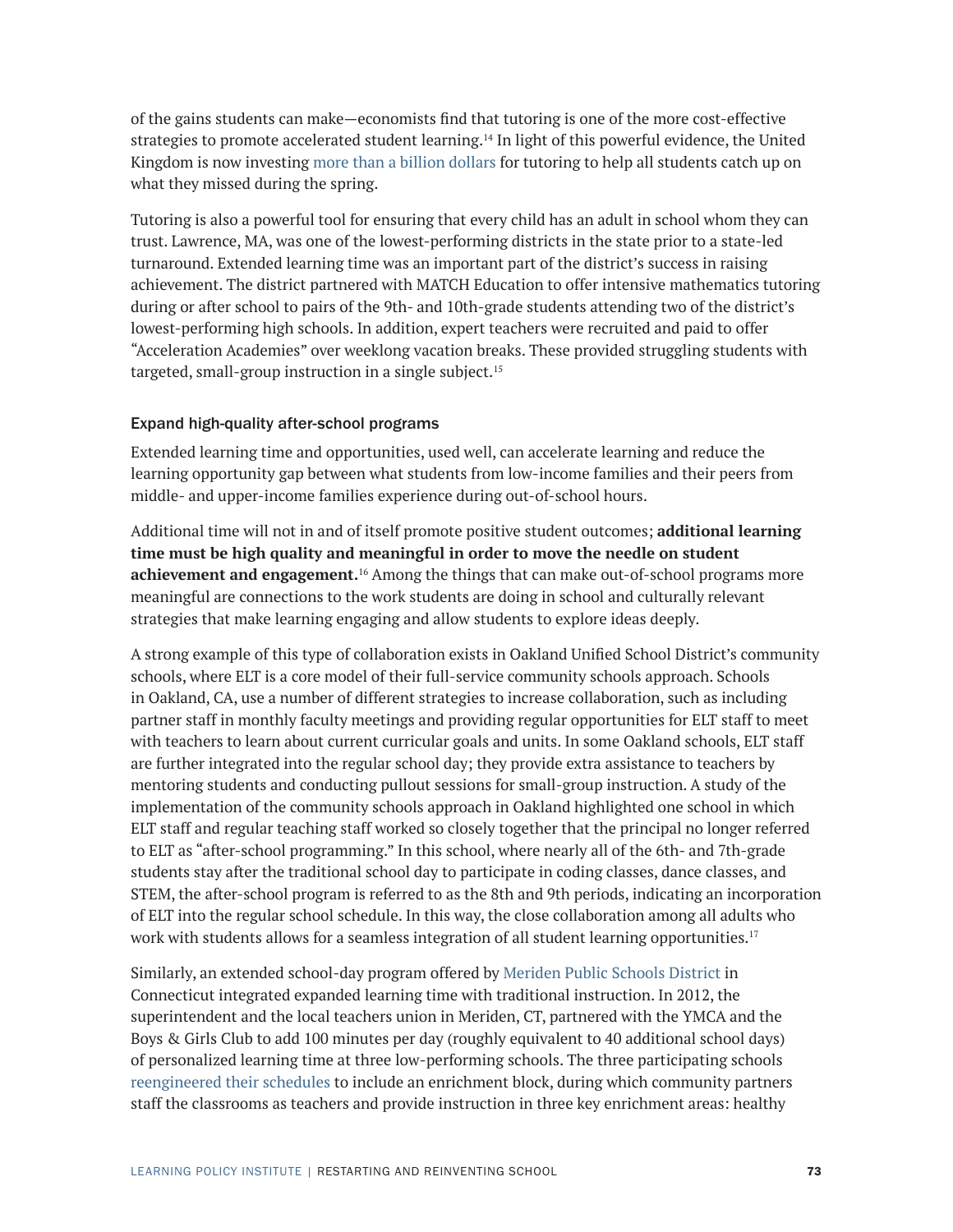living, literacy, and STEM. A key component of Meriden's after-school program is that staff at the community organizations worked closely with teachers to align after-school activities with learning during the traditional day and with the schools' instructional goals. Additionally, the participating schools included community partners in professional learning communities with school staff. This type of [collaboration](http://www.afterschoolalliance.org/documents/Blueprint-for-How-Afterschool-Programs-Community-Partners-Can-Help.pdf) between teachers and providers of ELT ensures that additional learning time is strongly linked with the learning opportunities during the school day and that all learning opportunities complement one another in service of supporting primary instructional goals. The [results](http://www.communityschools.org/assets/1/AssetManager/Meriden%20Public%20Schools_%20Redesigning%20the%20School%20Day%20with%20Community%20Partners%20in%20Mind.pdf) in Meriden were promising: Two of the three participating schools saw gains in attendance rates, core subject test scores, and teacher ratings, which exceeded districtwide averages.

## In addition to aligning activities with a school's academic learning goals, **ELT learning opportunities can be more successful if they incorporate meaningful activities that engage deeper learning pedagogies with content that is connected to students' lives outside of school.**

[Citizen Schools](https://www.citizenschools.org/) (CS) is an example of ELT programming that engages deeper learning pedagogies for students. CS youth participate in apprenticeships that consist of hands-on learning projects led by volunteer citizen teachers. Apprentices work in small groups to do project-based work such as litigating mock trials, publishing children's books, and building solar cars. These apprenticeships are complemented with activities that help students develop their organizational and study skills, along with homework help. Programs culminate with opportunities for participants to publicly present their projects. CS's 8th Grade Academy also includes programming to help students develop their leadership and decision-making skills to prepare for college.18 A rigorous, quasi-experimental evaluation of the academy identified positive effects on attendance and enrollment, math and reading achievement, promotion, and graduation.19

As is the case with all learning, ELT can be more meaningful and engaging if the curriculum authentically connects to student backgrounds. ELT should aim to ground learning in students' prior knowledge and cultural backgrounds and to connect learning to real-world issues. This could include their individual experiences with COVID-19 in their communities. Programming should also prioritize the increased need for addressing the social and emotional needs of students, who may be experiencing increased levels of anxiety, grief, and uncertainty about the future due to the pandemic.<sup>20</sup> Nearly every state that has developed a plan for reopening schools post-COVID-19 has emphasized the need to [integrate social and emotional learning into traditional curricula](https://learningpolicyinstitute.org/sites/default/files/Integrating_Social_Emotional_Learning_INFOGRAPHIC.pdf), and this emphasis should extend to ELT as well, particularly learning opportunities designed to address lost instructional time for those students who were most impacted by school closures. (See "Priority 4: Ensure Supports for Social and Emotional Learning" for more information.)

### Create high-quality summer programs

States and districts can plan to provide expanded learning time for students next summer, even as this summer comes to a close. Well-designed summer programs are most effective when students experience them for multiple summers. Many types of summer programs, offered to all grade levels, have been found to be effective, including summer programs focused on learning at home, social and emotional well-being, and employment and career development, as well as those focused on academic learning. In a systematic review conducted by the RAND Corporation, more than 40 of 43 summer programs that have been rigorously evaluated showed positive impacts on at least one youth outcome, ranging from reading fluency to increased social and emotional skills and GPA.<sup>21</sup> When developing or selecting a summer program, it is important to invest in programs that are intentionally designed to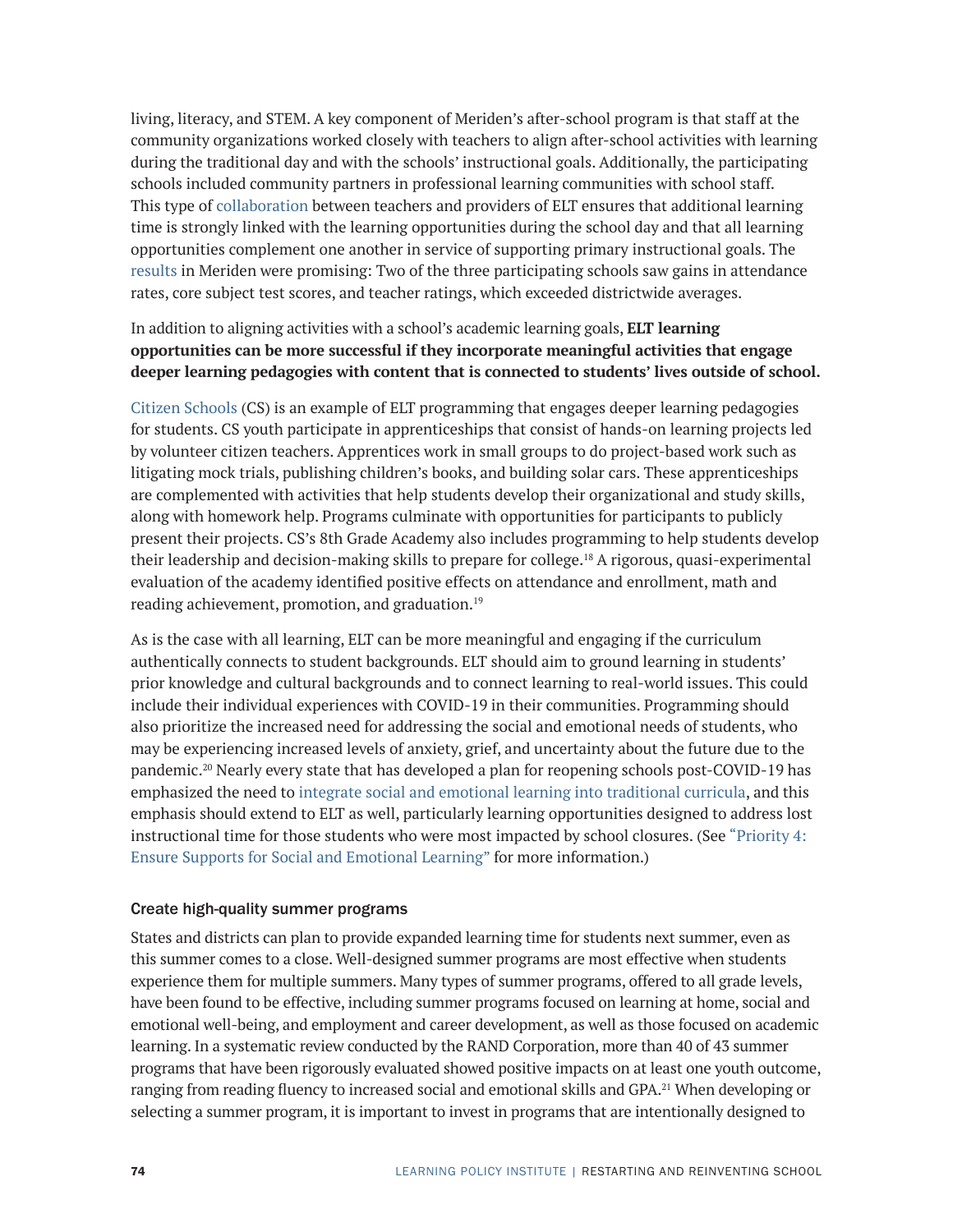meet student and community needs; are of sufficient duration to make an impact; and provide highquality, meaningful learning opportunities. These include stable, trained staff; a systematic approach to the curriculum; and strategies to ensure consistent, stable participation by students.

Getting high rates of student participation depends on an engaging curriculum that is highly motivating for students. A summer program that illustrates this principle with a well-developed community-based philosophy is the [Children's Defense Fund \(CDF\) Freedom Schools.](https://www.childrensdefense.org/programs/cdf-freedom-schools/) CDF Freedom Schools are modeled after the 1963 Mississippi Freedom Schools, which sought to invest in communities by developing leaders who could exercise their political power. CDF Freedom Schools partner with community organizations, churches, and schools to provide literacy-rich summer programs for k–12 students. Programs vary in length from 5 to 8 weeks and include a curriculum designed to promote cultural and historical consciousness. The program incorporates five content areas: social action and civic engagement, intergenerational leadership, nutrition and health, parent and family involvement, and academic enrichment.

A typical CDF Freedom School day begins with a community meeting called Harambee (a Kiswahili word that means "let's come together"). This is followed by a 3-hour block of literacy instruction during which students engage with the Integrated Reading Curriculum (IRC). The IRC incorporates a carefully selected array of books that reflect a wide variety of cultures and experiences as well as activities that are designed to be engaging and develop students' love of reading. Afternoons are dedicated to activities related to the themes included in the IRC. Social action and community services are key components of CDF Freedom Schools. At the start of the program, staff and students work together to identify issues affecting their community, and throughout the course of the program, students develop and implement a social action plan to address the community issues they identified. These social action projects embody a foundational idea that the CDF Freedom Schools work to instill in students: I can and must make a difference. A multiyear evaluation reported that participation in CDF Freedom Schools was associated with positive character development outcomes and achievement on standardized reading tests.<sup>22</sup>

### Expand the reach and duration of early learning programs

One critical way to expand learning time for children is to ensure high-quality early learning. In addition, research shows that more daily learning time can yield bigger benefits for preschool-age children as well, many of whom attend preschool for only part of a day.23 While some part-day programs have shown strong results, most of the highly effective programs, especially for children from low-income families, provide full-day preschool. An evaluation of the long-term impact of the Chicago Child-Parent Centers, for example, showed that children attending the program for a full day scored better on measures

Research shows that more daily learning time can yield bigger benefits for preschoolage children as well, many of whom attend preschool for only part of a day.

of social-emotional development, math and reading skills, and physical health than similar children attending the same program for only part of a day.24 A national evaluation of Head Start also suggests that children who enrolled in the full-day program performed better in reading and math.<sup>25</sup>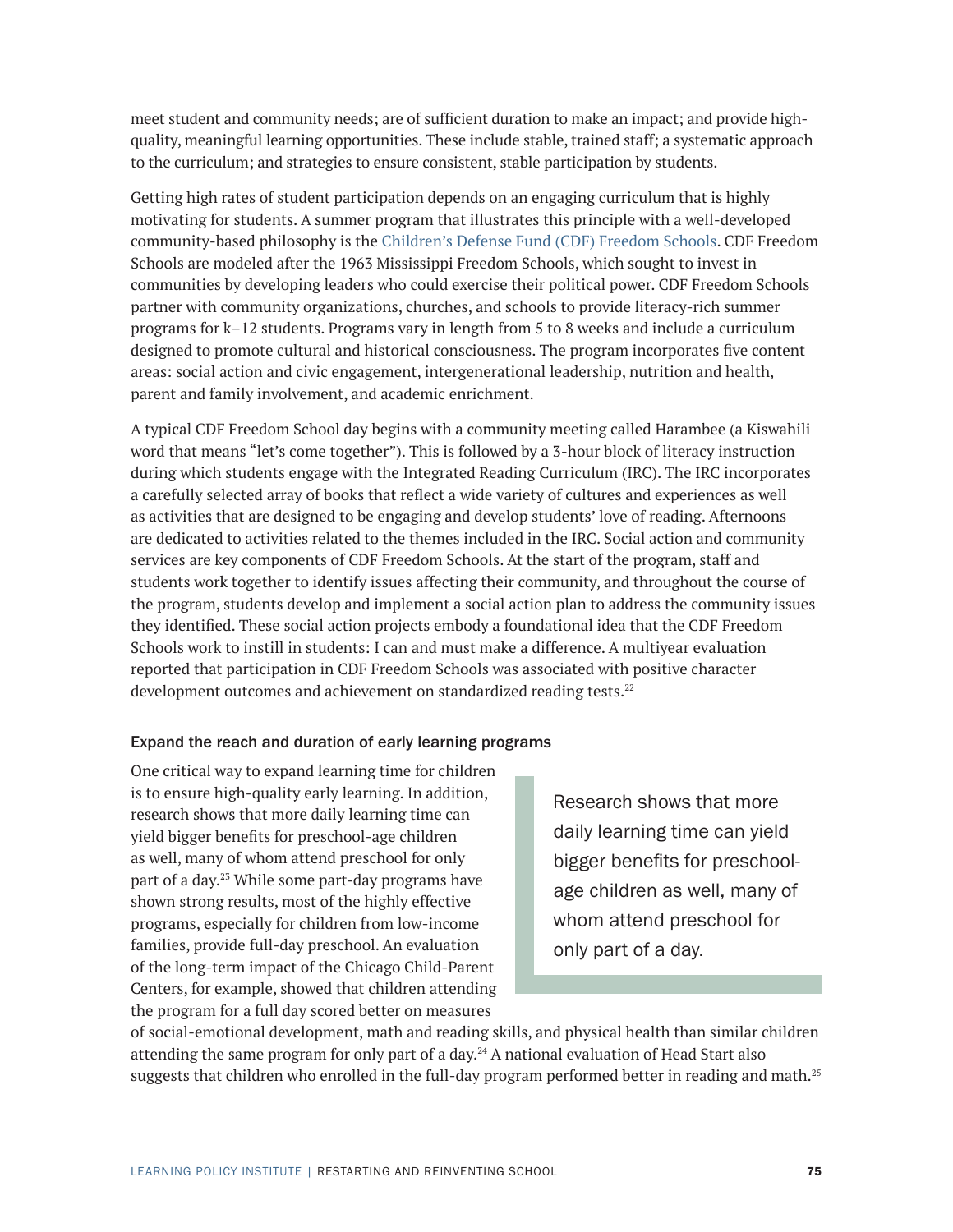#### Enact policies that support expanded learning time

Several states and localities are leading the way by supporting districts and schools to provide meaningful increases in learning time for students. For example, to expand early learning time, Michigan's state preschool program, [Great Start Readiness Program](https://www.michigan.gov/mde/0,4615,7-140-63533_50451---,00.html) (GSRP), allocates funds based on part-day slots but provides a full-day option in which local grantees can use either two part-day GSRP slots or blend a part-day GSRP and part-day Head Start slot together to create a full-day slot. All Head Start and GSRP policies and regulations must be applied to the blended slots, with the highest standard from either program given precedence, ensuring quality.<sup>26</sup> As a result, approximately 80% of children attend high-quality full-day GSRP programs that operate for at least the same length of day as the local school district's or charter school's 1st-grade program.<sup>27</sup>

In 2005, the Massachusetts Legislature established the Expanded Learning Time Initiative. The initiative provides grants for schools serving high-need students to provide an additional 300 hours of instruction to their school year. Schools that received the grant were able to use funding to add days to their school year, lengthen their school day, or both. The initiative requires that additional time be used for high-quality learning opportunities that engage students in core subjects as well, and that enrichment activities are aligned with state standards. Additionally, it directs schools to set aside time for lesson planning for teachers as well as professional development for teachers and staff from community-based organizations that partner with schools to provide additional programming.<sup>28</sup>

In 2012, the Florida Legislature funded an additional hour per day of literacy instruction and reading time in 100 elementary schools with the state's lowest reading scores. Two years later, the initiative was expanded to include 300 elementary schools (out of roughly 1,800 elementary schools across the state). The Florida extended-day program requires that instructional approaches during additional time are evidence-based, adapted for student ability, and cross-curricular (incorporating reading material from other core subjects). During additional instructional time, students must have opportunities for guided practice and instruction that includes vocabulary, fluency, phonemic awareness, phonics, and comprehension. A rigorous evaluation found that the extended school day had significant, positive effects on student reading achievement; in one school year, student test scores improved by the equivalent of one month of extra learning.<sup>29</sup> These findings are aligned with research reviews of ELT, which suggest additional time will be most effective when it is aligned with student needs.<sup>30</sup>

In its recently approved budget and reopening plan, [Florida](http://www.hunt-institute.org/covid-19-resources/geer-fund-utilization/) has already allocated \$64 million toward summer recovery in July and August for students with significant academic needs, and it has allocated school-year funding toward the YMCA and the Boys & Girls Club.31 States can also provide a suite of options even in the absence of additional funding. Oklahoma, for example, advocates for modified scheduling with longer periods, longer days, and longer breaks to allow for Acceleration Academies—a strategy that appears in many state plans. Even in times of fiscal crisis, communities have options for learning beyond the traditional school day in order to ameliorate the negative effects of the pandemic.

States can use a variety of federal programs for these purposes, including multiple funding streams under the Every Student Succeeds Act (ESSA) (see Table 7.1).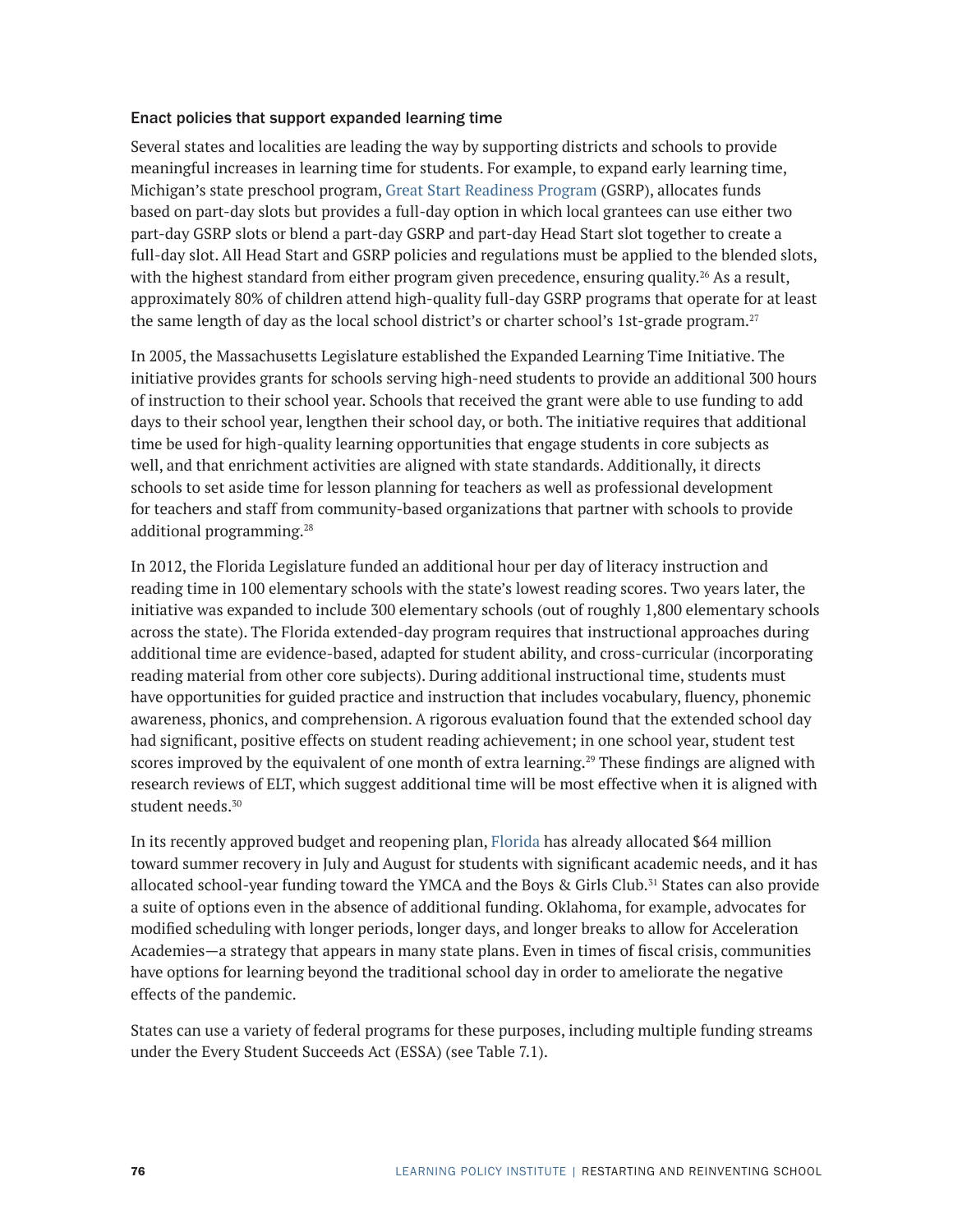## Table 7.1 Examples of Federal Funding Streams Through ESSA That Can Support Summer Programs

- Improving Basic Programs Operated by Local Educational Agencies (Title I, Part A)
- Migrant Education Program (Title I, Part C)
- Improving Teacher Quality State Grants (Title II, Part A)
- Literacy Education for All, Results for the Nation (LEARN) State Literacy Discretionary/ Competitive Grant (Title II, Part B)
- Student Support and Academic Enrichment Programs (Title IV, Part A)
- 21st Century Community Learning Centers Grants (Title IV, Part B)
- Promise Neighborhoods Discretionary/Competitive Grant (Title IV, Part F)
- Full Service Community Schools Program Discretionary/Competitive Grant (Title IV, Part F)

Source: McCombs, J. S., Augustine, C. H., Unlu, F., Ziol-Guest, K. M., Naftel, S., Gomez, C. J., Marsh, T., Akinniranye, G., & Todd, I. (2019). *Investing in successful summer programs: A review of evidence under the Every Student Succeeds Act*. Santa Monica, CA: RAND Corporation. [https://www.rand.org/pubs/research\\_reports/RR2836.html](https://www.rand.org/pubs/research_reports/RR2836.html).

#### **Resources**

- [A School Year Like No Other Demands a New Learning Day: A Blueprint for How Afterschool](http://www.afterschoolalliance.org/documents/Blueprint-for-How-Afterschool-Programs-Community-Partners-Can-Help.pdf)  [Programs & Community Partners Can Help](http://www.afterschoolalliance.org/documents/Blueprint-for-How-Afterschool-Programs-Community-Partners-Can-Help.pdf) (Afterschool Alliance). This blueprint offers building blocks for school–community partnerships to address equity and co-construct the learning day in the context of the COVID-19 pandemic.
- [Afterschool Programs: A Review of Evidence Under the Every Student Succeeds Act](https://www.wallacefoundation.org/knowledge-center/Documents/Afterschool-Programs-A-Review-of-Evidence-Under-the-Every-Student-Succeeds-Act.pdf) (Research for Action). Based on a literature review of studies published since 2000, this review summarizes the effectiveness of specific after-school programs. The review uses the ESSA evidence framework to assess the evidence of over 60 after-school programs. A [companion guide](https://www.wallacefoundation.org/knowledge-center/Documents/Afterschool-Programs-A-Review-of-Evidence-Under-ESSA-Companion-Guide.pdf) provides profiles of each after-school program included in the review as well as studies of each program's effectiveness.
- [Getting to Work on Summer Learning: Recommended Practices for Success, 2nd Ed.](https://www.rand.org/pubs/research_reports/RR366-1.html) (RAND Corporation). Based on thousands of hours of observations, interviews, and surveys, this report provides guidance for district leaders and their partners for launching, improving, and sustaining effective summer learning programs.
- [Investing in Successful Summer Programs: A Review of Evidence Under the Every Student](https://www.rand.org/pubs/research_reports/RR2836.html)  [Succeeds Act](https://www.rand.org/pubs/research_reports/RR2836.html) (RAND Corporation). This report provides current information about the effectiveness of summer programs for k–12 students to help practitioners, funders, and policymakers make evidence-based investments. The review uses the ESSA evidence framework to assess the effectiveness of summer programs and includes descriptions of 43 summer programs that align with ESSA evidence standards.
- [Time in Pursuit of Education Equity: Promoting Learning Time Reforms That Cross Ideological](http://my.aasa.org/AASA/Resources/SAMag/2018/May18/Oakes.aspx)  [Divides to Benefit Students Most in Need](http://my.aasa.org/AASA/Resources/SAMag/2018/May18/Oakes.aspx) (AASA). This *School Administrator* article authored by Jeannie Oakes provides implementation lessons that school leaders and policymakers can use as they seek to expand learning time.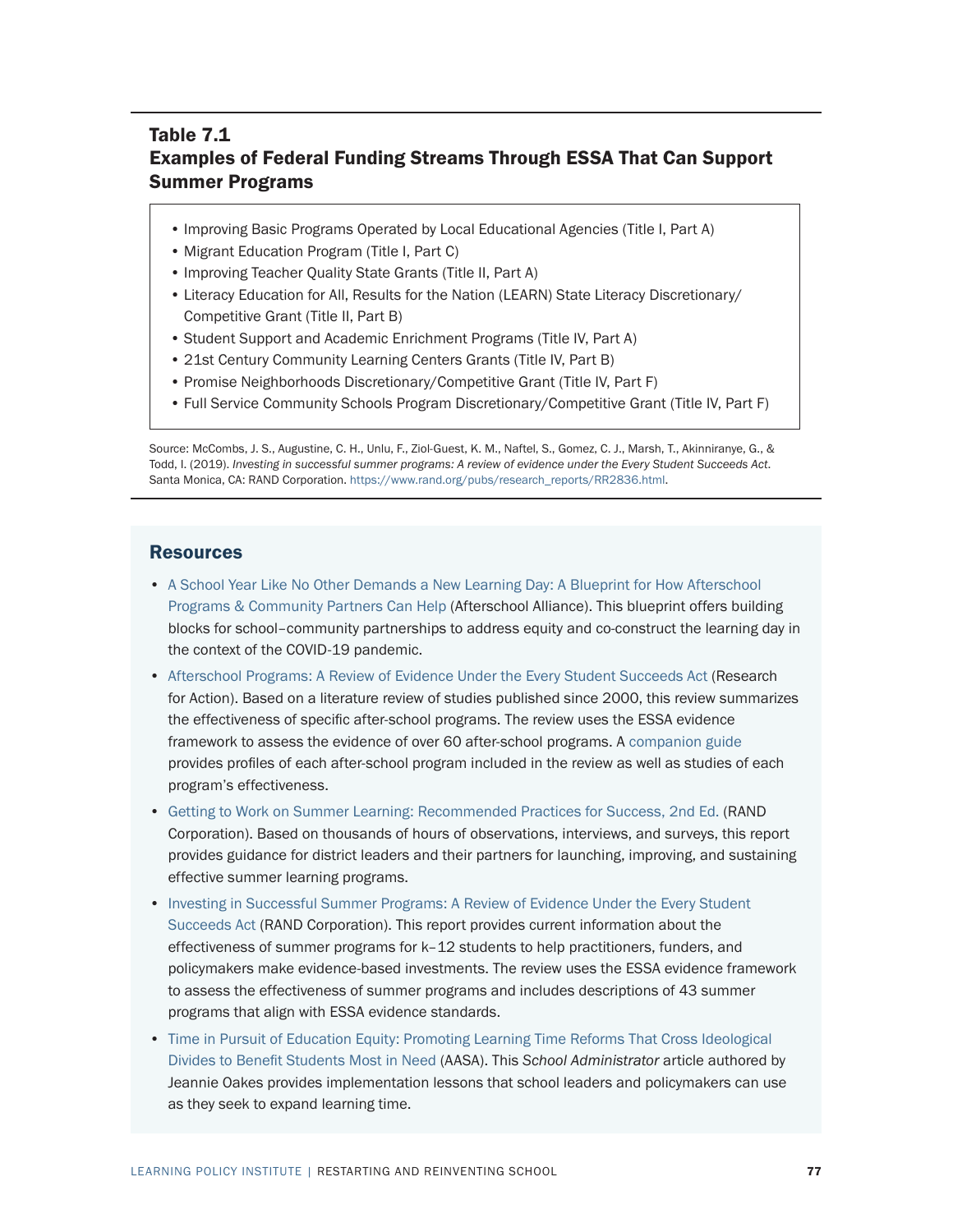## **Endnotes**

- 1. Saunders, M., Velasco, J., & Oakes, J. (2017). *Learning Time: In Pursuit of Educational Equity.* Cambridge, MA: Harvard Education Press.
- 2. Alexander, K., Entwisle, D., & Olson, L. (2007). Lasting consequences of the summer learning gap. *American Sociological Review, 72,* 167–180.
- 3. Alliance for Excellent Education. (n.d.). *Recommendations for prioritizing equity in the response to COVID-19.* Washington, DC: Author. [https://all4ed.org/coronavirus-and-the-classroom](https://all4ed.org/coronavirus-and-the-classroom-recommendations-for-prioritizing-equity-in-the-response-to-covid-19/)[recommendations-for-prioritizing-equity-in-the-response-to-covid-19/](https://all4ed.org/coronavirus-and-the-classroom-recommendations-for-prioritizing-equity-in-the-response-to-covid-19/) (accessed 06/24/20); Chiefs for Change and the Johns Hopkins University Institute for Education Policy. (2020). *The return: How should education leaders prepare for reentry and beyond?* Washington, DC, and Baltimore, MD: Authors. [https://chiefsforchange.org/wp-content/uploads/2020/05/CFC-TheReturn\\_5-13-20.pdf;](https://chiefsforchange.org/wp-content/uploads/2020/05/CFC-TheReturn_5-13-20.pdf) FourPoint Education Partners. (2020). *Planning for re-entry & recovery: A guide for promoting equity, improvement, and innovation*.
- 4. Maier, A., Daniel, J., Oakes, J., & Lam, L. (2017). *Community schools as an effective school improvement strategy: A review of the evidence.* Palo Alto, CA: Learning Policy Institute.
- 5. Patall, E. A., Cooper, H., & Allen, A. B. (2010). Extending the school day or school year: A systematic review of research (1985–2009). *Review of Educational Research*, *80*(3), 401–436.
- 6. Kidron, Y., & Lindsay, J. (2014). *The effects of increased learning time on student academic and nonacademic outcomes: Findings from a meta-analytic review.* Washington, DC: U.S. Department of Education, Institute of Education Sciences, National Center for Education Evaluation and Regional Assistance, Regional Educational Laboratory Appalachia; Maier, A., Daniel, J., Oakes, J., & Lam, L. (2017). *Community schools as an effective school improvement strategy: A review of the evidence.* Palo Alto, CA: Learning Policy Institute; Redd, Z., Boccanfuso, C., Walker, K., Princiotta, D., Knewstub, D., & Moore, K. (2012). *Expanding time for learning both inside and outside the classroom: A review of the evidence base.* Bethesda, MD: Child Trends.
- 7. Johnson, R. C., & Jackson, C. K. (2019). Reducing inequality through dynamic complementarity: Evidence from Head Start and public school spending. *American Economic Journal: Economic Policy*, *11*(4), 310–49.
- 8. Pachauri, R. K., Meyer, L., & Core Writing Team (Eds.). (2014). *Climate change 2014: Synthesis report*. [Contribution of Working Groups I, II and III to the Fifth Assessment Report of the Intergovernmental Panel on Climate Change]. Geneva, Switzerland: Intergovernmental Panel on Climate Change. [https://](https://www.ipcc.ch/site/assets/uploads/2018/02/SYR_AR5_FINAL_full.pdf) [www.ipcc.ch/site/assets/uploads/2018/02/SYR\\_AR5\\_FINAL\\_full.pdf](https://www.ipcc.ch/site/assets/uploads/2018/02/SYR_AR5_FINAL_full.pdf).
- 9. Ander, R., Guryan, J., & Ludwig, J. (2016). *Improving academic outcomes for disadvantaged students: Scaling up individualized tutorials.* The Hamilton Project report prepared for the Brookings Institute. Washington, DC: Brookings Institute. [https://www.hamiltonproject.org/assets/files/improving\\_academic\\_outcomes\\_](https://www.hamiltonproject.org/assets/files/improving_academic_outcomes_for_disadvantaged_students_pp.pdf?_ga=2.255863435.1062041454.1595485859-2043291479.1595101475) [for\\_disadvantaged\\_students\\_pp.pdf?\\_ga=2.255863435.1062041454.1595485859-2043291479.1595101475](https://www.hamiltonproject.org/assets/files/improving_academic_outcomes_for_disadvantaged_students_pp.pdf?_ga=2.255863435.1062041454.1595485859-2043291479.1595101475).
- 10. Burch, P., Good, A., & Heinrich, C. (2016). Improving access to, quality, and the effectiveness of digital tutoring in k–12 education. *Educational Evaluation and Policy Analysis, 38*(1), 65–87.
- 11. D'Agostino, J. V., & Harmey, S. J. (2016). An international meta-analysis of Reading Recovery. *Journal of Education for Students Placed at Risk (JESPAR)*, *21*(1), 29–46.<https://doi.org/10.1080/10824669.2015.1112746>.
- 12. Sirinides, P., Gray, A., & May, H. (2018). The impacts of Reading Recovery at scale: Results from the 4-year i3 external evaluation. *Educational Evaluation and Policy Analysis, 40*(3), 316–335.
- 13. Ander, R., Guryan, J., & Ludwig, J. (2016). *Improving academic outcomes for disadvantaged students: Scaling up individualized tutorials*. The Hamilton Project report prepared for the Brookings Institute. Washington, DC: Brookings Institute. [https://www.hamiltonproject.org/assets/files/improving\\_academic\\_outcomes\\_](https://www.hamiltonproject.org/assets/files/improving_academic_outcomes_for_disadvantaged_students_pp.pdf?_ga=2.255863435.1062041454.1595485859-2043291479.1595101475) for disadvantaged students pp.pdf? ga=2.255863435.1062041454.1595485859-2043291479.1595101475.
- 14. Harris, D. N. (2009). Toward policy-relevant benchmarks for interpreting effect sizes: Combining effects with costs. *Educational Evaluation and Policy Analysis*, *31*(1), 3–29.
- 15. Schueler, B. E., Goodman, J. S., & Deming, D. J. (2017). Can states take over and turn around school districts? Evidence from Lawrence, Massachusetts. *Educational Evaluation and Policy Analysis*, *39*(2), 311–332.
- 16. Maier, A., Daniel, J., Oakes, J., & Lam, L. (2017). *Community schools as an effective school improvement strategy: A review of the evidence*. Palo Alto, CA: Learning Policy Institute.